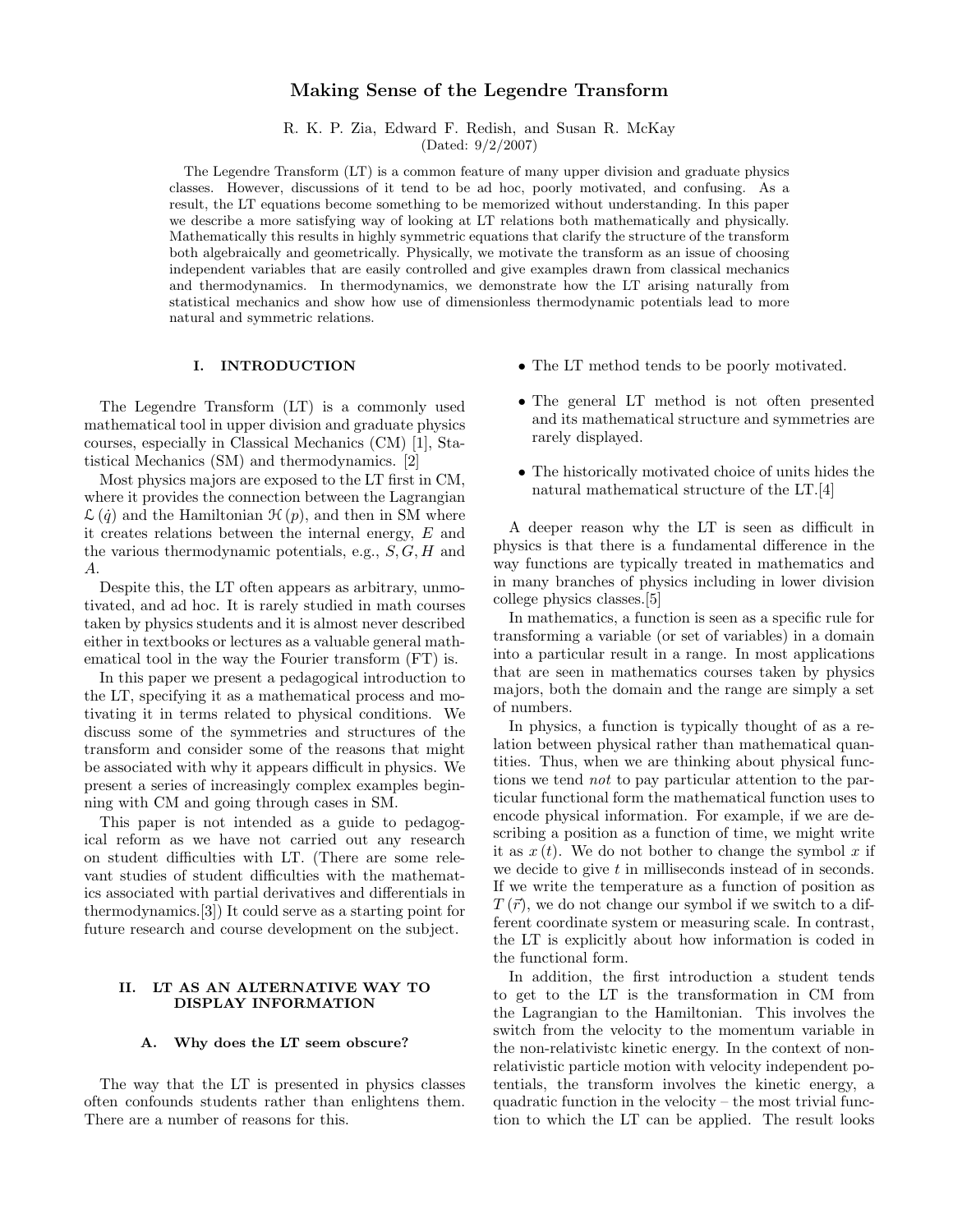

FIG. 1: The graph of a convex function.

simply like a shift in units (from  $v$  to  $mv$  as an independent variable) so that it seems pointless. Since the position variable  $q$  plays no role in the transform and typically it appears only in  $V$ , the result is often regarded as a mysterious change of sign in  $V$  ( $\mathcal{L} = T - V$  vs.  $\mathcal{H} = T + V$ .

Typically, the next encounter a student has with the LT is in the context of thermodynamics and SM – both traditionally known as very confusing subjects. Since a general understanding of the LT has not been developed in CM, its presence in thermodynamics and SM only adds to the confusion.

In the rest of this section, we motivate the LT as a general mathematical transformation and provide a transparent description of the method that displays its general properties and symmetries.

## B. The point of the LT is to express the information contained in a function in a more convenient way.

Generally, a function expresses a relation between two parameters: an independent variable or control parameter  $(x)$  and a dependent value or function  $(F)$ . This information is encoded in the functional form of  $F(x)$ . (For clarity, we begin with a single variable,  $x$ , and consider multivariate functions later.)

In some circumstances, it is useful to encode the information contained in  $F(x)$  in a different way. Two common examples are the Fourier transform and the Laplace transform. These express the function  $F$  as sums of (complex or real) exponentials, and display the information in F in terms of the amount of each component contained in the function rather than in terms of the value of the function.

Given a function  $F(x)$ , the Legendre Transform provides a more convenient way of encoding the information in the function when two conditions are met.

1. The function is strictly convex (second derivative never changes sign or is zero) and is smooth (has



FIG. 2: The graph of the slope of a convex function.

"enough" continuous derivatives)

2. It is easier to measure, control, or think about the derivative of  $F$  with respect to  $x$  than it is to measure or think about  $x$  itself.

Because of condition 1, the derivative of  $F(x)$  with respect to  $x$  can serve as a stand in for  $x$ ; that is, there is a one-to-one mapping between x and  $dF/dx$ . (We discuss how to relax condition 1 later.) The LT shows how to create a function that contains the same information as  $F(x)$  but as a function of  $dF/dx$ .

### C. The mathematics of the LT

We begin our detailed discussion of the LT by considering a single, smooth convex function of a single variable.

There are many equivalent ways to characterize convex functions. The most convenient ones for us are

• The second derivative of our function,  $\partial_x^2 F(x)$  is always positive or always negative.

Note that we write  $\partial_x$  here to mean  $d/dx$ . This is meant to simplify typesetting and to visually enhance certain symmetry relations. It is not meant to stand for a *partial* derivative (although it is useful when the multivariable case is considered). A second characterization of convexity is

• The slope function

$$
s\left(x\right) \equiv \partial_x F\left(x\right) \tag{1}
$$

is a strictly monotonic function of  $x$ .

A graphical way to see how the value of  $x$  and the slope of a convex function can stand in for each other can be seen by considering the example in Fig 1. Here,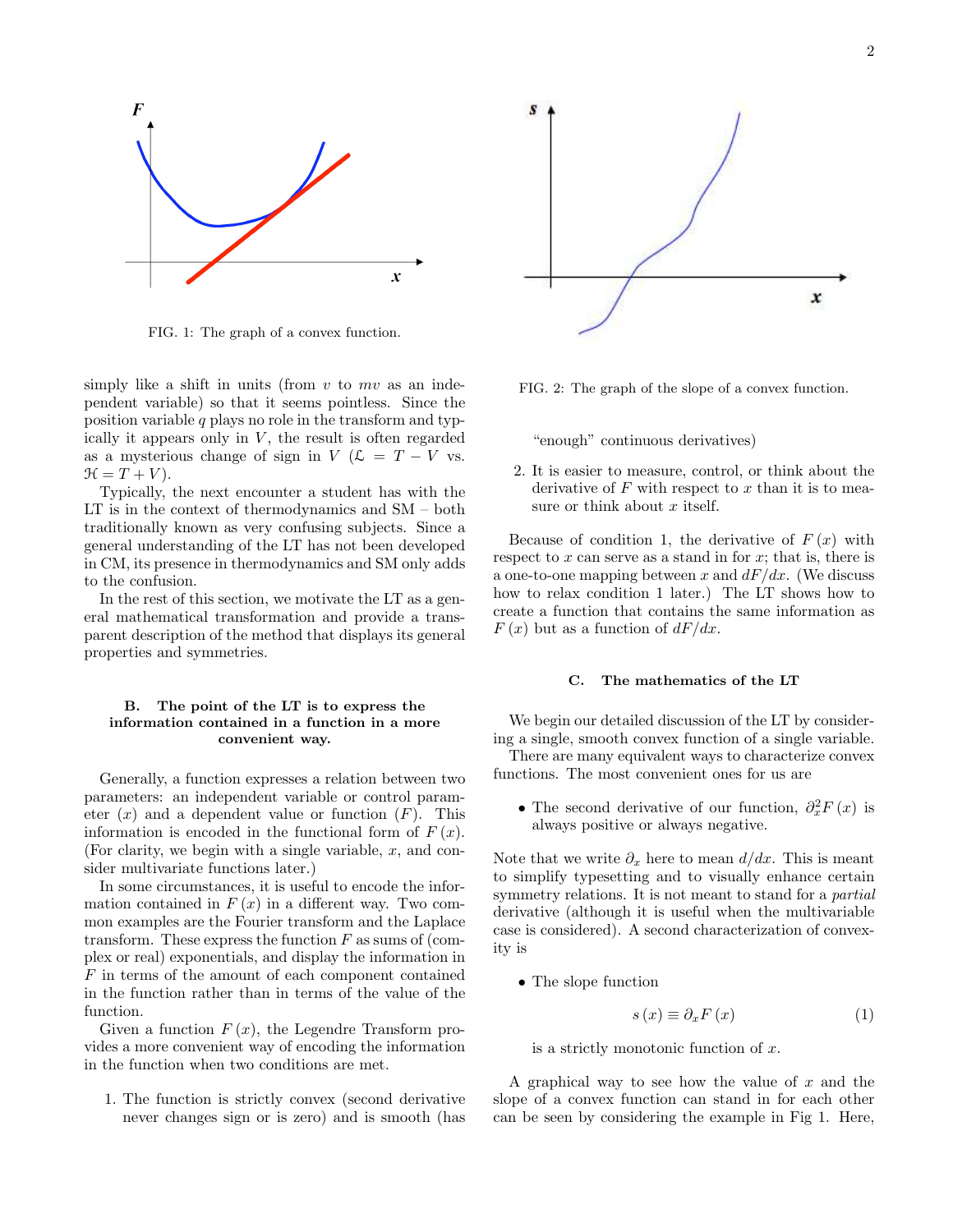the curve drawn to represent  $F$  is convex. As we move along the curve to the right (as  $x$  increases), the slope of the tangent to the curve continually increases. In other words, if we were to graph the slope as a function of  $x$ , it would be a smoothly increasing curve, as shown in Fig 2. If the second derivative  $\partial_x^2 F(x)$  exists (everywhere within the range of  $x$  in which  $F$  is defined; part of the condition for a "smooth"  $F$ ), there is a unique value of the slope for each value of  $x$ , and vice versa. The appropriate mathematical language is that there is a 1-1 relationship between  $s$  and  $x$ :

$$
x \Leftrightarrow s ,
$$

that the function  $s(x)$  is single-valued, and that it can be inverted to give a single-valued function

$$
x(s) \tag{2}
$$

In this way, we can also start with s as the independent variable, use the above to get a unique value of  $x$ , and then insert that into  $F(x)$  to access F as a function of s. The standard notation for such a function is  $F(x(s))$ .

If we insist on a new encoding of the information in  $F$  (in terms of s instead of x), this would appear to be the most "natural" way, and the student would not be subjected to the confusion that arises with the LT. Instead, the LT of  $F(x)$  is defined as a different function of  $s$ , namely,  $[6]$ 

$$
G(s) = s \cdot x(s) - F(x(s)). \tag{3}
$$

Typically, this formula is presented with little motivation or explanation, and leaves the students to ponder: Why? Why the extra  $s \cdot x$ ? Why the minus sign? Frequently, the instructor may invoke another magical relation to answer such queries. Only with this peculiar defintion can we have the property that "the slope of  $G(s)$  is just  $x$ ":

$$
x(s) = \frac{dG}{ds} \equiv \partial_s G(s). \tag{4}
$$

Of course, this result also requires a careful computation.

Before providing ways to appreciate this definition of the LT, as well as how never to forget "which sign goes where" we present the graphic route to the transform. Consider a plot of  $F$  vs.  $x$  in Fig. 3. Choose a value of  $x$ , which is represented by the length of the horizontal line (black on-line) labeled by x. Go up to the value on the function curve,  $F(x)$ . This value corresponds to the length of the vertical line labeled by  $F$  (blue on-line). Next, draw the tangent (red on-line) to the curve at that point. The slope here is labeled s, as emphasized by the call out bubble. Extend this tangent until it hits the ordinate (the " $F$  axis"). In this example, the intercept is negative and can be labeled as  $-G$ , with a positive G. This value corresponds to the length of thick vertical line (green on-line) labeled by G. This length is reproduced (thin, green on-line) just below the line labeled F.



FIG. 3: The graph of the slope of a convex function.

Meanwhile, due to the slope of the tangent being s, we draw a dotted line, the length of which is sx (purple online). From this picture, it is clear that  $sx = F + G$ . In this light, the peculiar definition of the LT, Eqn.  $(3)$ , appears appealingly "natural". Starting from this symmetric form, we can easily derive (and appreciate) the bewildering array of formulae associated with the LT.

To emphasize, the LT  $G$  carries the *same* information (as  $F$ ) on a given system, only that the information is encoded differently - in s rather than  $x$ . We next explore some of the consequences of the LT.

# D. Some mathematical properties of the LT

The geometrical construction and the resulting relations allow us to display a number of useful and elegant relations that shed light on the workings of the LT. In particular, we consider

- The inverse LT
- Extreme values
- Symmetries and derivative relations.

# 1. The inverse LT

Ordinarily, the inverse of a transformation is distinct from the transform itself. The LT distinguishes itself in that it is its own inverse. In this sense, it resembles (geometric) duality transformations. If we perform the LT a second time, we recover the original (convex smooth) function. In other words, suppose we start with the function,  $G(s)$ , and ask what is its LT. To be able to do this,  $G(s)$  would have to satisfy our conditions: Is it convex and is it smooth? In the section on derivatives below, we see that the answer is yes.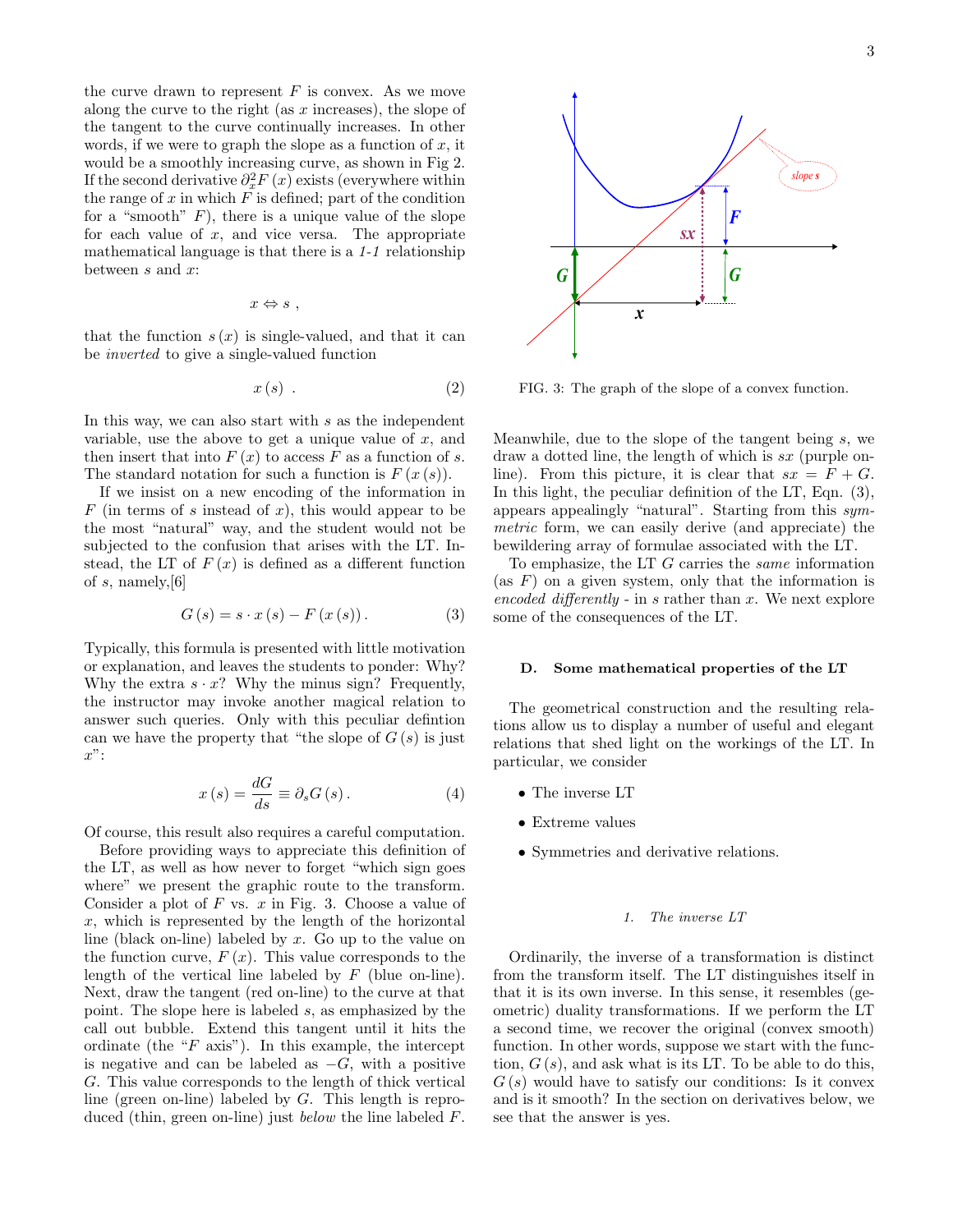Let us start with

$$
y(s) = \frac{dG}{ds} \tag{5}
$$

and invert the monotonic function  $y(s)$  to  $s(y)$ . Next, we construct

$$
H(y) = y \cdot s(y) - G(s(y)), \qquad (6)
$$

which can be rewritten as

$$
G=s\cdot y-H.
$$

Comparing this and Eqn.  $(5)$  to Eqns.  $(3,4)$ , we see that we can identify  $\{H, y\}$  with  $\{F, x\}$ . Thus, the LT of G, which we have called  $H$ , is just  $F$ . In other words, the LT of an LT is our original function and the LT is its own inverse. This "duality" of the LT is best summarized by the symmetric form of the LT,

$$
G(s) + F(x) = s \cdot x,\tag{7}
$$

which displays the symmetry between  $\{G, s\}$  and  $\{F, x\}$ explicitly. We should emphasize that this equation should be read carefully. In particular, despite its appearance, there is only one independent variable: either s or x. These two are related to each other, through either  $x(s) = \partial_s G(s)$  or  $s(x) \equiv \partial_x F(x)$ . Thus, a careful writing of this equation would read either  $G(s) + F(x(s)) =$  $s \cdot x(s)$  or  $G(s(x)) + F(x) = s(x) \cdot x$ . Starting from the first of these, say, and exploiting the chain rule, we immediately arrive at the "magical" Eqn. (4).

### 2. Extreme values

Suppose the function  $F(x)$  is concave upward (such as the example in Fig. 3). It then cannot have a maximum value but it may have a minimum. Assuming it does, then the minimum is unique. Let us denote this point by

$$
F_{\min} = F(x_{\min}) .
$$

Of course, the slope of the tangent vanishes here, *i.e.*,  $s(x_{min}) = 0$ . If we put this point into our expression defining the LT (eq. 3), we get the minimum value of  $F$ , is

$$
F_{\min} = -G(0). \tag{8}
$$

Similarly, from the fact that  $F$  is the LT of  $G$ , we can conclude that the minimum value of  $G$ , is

$$
G_{\min} = -F(0). \tag{9}
$$

We can use the symmetric relation eq. 7 to see what happens for general extrema. Suppose  $F$  takes on its extremal value at  $x_{ext}$ , which corresponds to a horizontal tangent,  $s = 0$ . We see that

$$
G\left( 0\right) +F\left( x_{ext}\right) =0.
$$

Similarly,  $G$  is be at its extremum at  $s_{ext}$ , where  $x(s_{ext}) = 0$  due to (4), so that

$$
G(s_{ext}) + F(0) = 0.
$$

To appreciate the geometric meaning of this equation, we only need to inspect Fig. 3 and see that the y-intercept of the tangent to the curve  $F(x)$  never reaches beyond  $F(0).$ 

## 3. Symmetry and derivative relationships

Since  $F$  and  $G$  are LTs of each other, we expect that a lot of highly symmetrical relations should occur. We have already seen two:

$$
G\left(s\right) + F\left(x\right) = s \cdot x
$$

and

$$
\partial_s G = x \quad \text{and} \quad \partial_x F = s \tag{10}
$$

From these, we can obtain an infinite set of relationships between  $G$  and  $F$ , by regarding the latter as an equation with  $s$  or  $x$  as the (independent) variable and taking derivatives. This leads to some very elegant and interesting relationships.

In this notation, since each function only depends on one variable, the differentials can be easily identified, from e.g.,  $dG = (\partial_s G) ds$ :

$$
dG = xds \quad \text{and} \quad dF = sdx.
$$

Next, we may differentiate expressions (10) again, with respect to s or x, as appropriate. The result is

$$
\partial_s^2 G = \frac{dx}{ds}
$$
 and  $\partial_x^2 F = \frac{ds}{dx}$ 

But,  $dx/ds = (ds/dx)^{-1}$ , so we may write

$$
\left(\partial_s^2 G\right) \left(\partial_x^2 F\right) = 1 \tag{11}
$$

This equation clearly illustrates the importance of (strict) convexity so that neither factor ever vanishes.

An interesting result is that the local curvatures of the LT's are inverses of each other - in a manner reminiscent of the uncertainty relation  $\Delta x \Delta k \approx 1$ . For simplicity, suppose  $F$  is dimensionless but  $x$  is not,  $[8]$  so that  $s$  has the dimension of  $1/x$ . With this convention, it is easy to check the units of Eqns. (7,10,11).

Differentiating (11) again, we can write a symmetric relationship for the third derivative:

$$
\frac{\partial_s^3 G}{\left[\partial_s^2 G\right]^{3/2}} + \frac{\partial_x^3 F}{\left[\partial_x^2 F\right]^{3/2}} = 0 \ . \tag{12}
$$

Notice that  $\left[\partial_s^3\right] = \left[\partial_s^2\right]^{3/2}$  so that each term is dimensionless.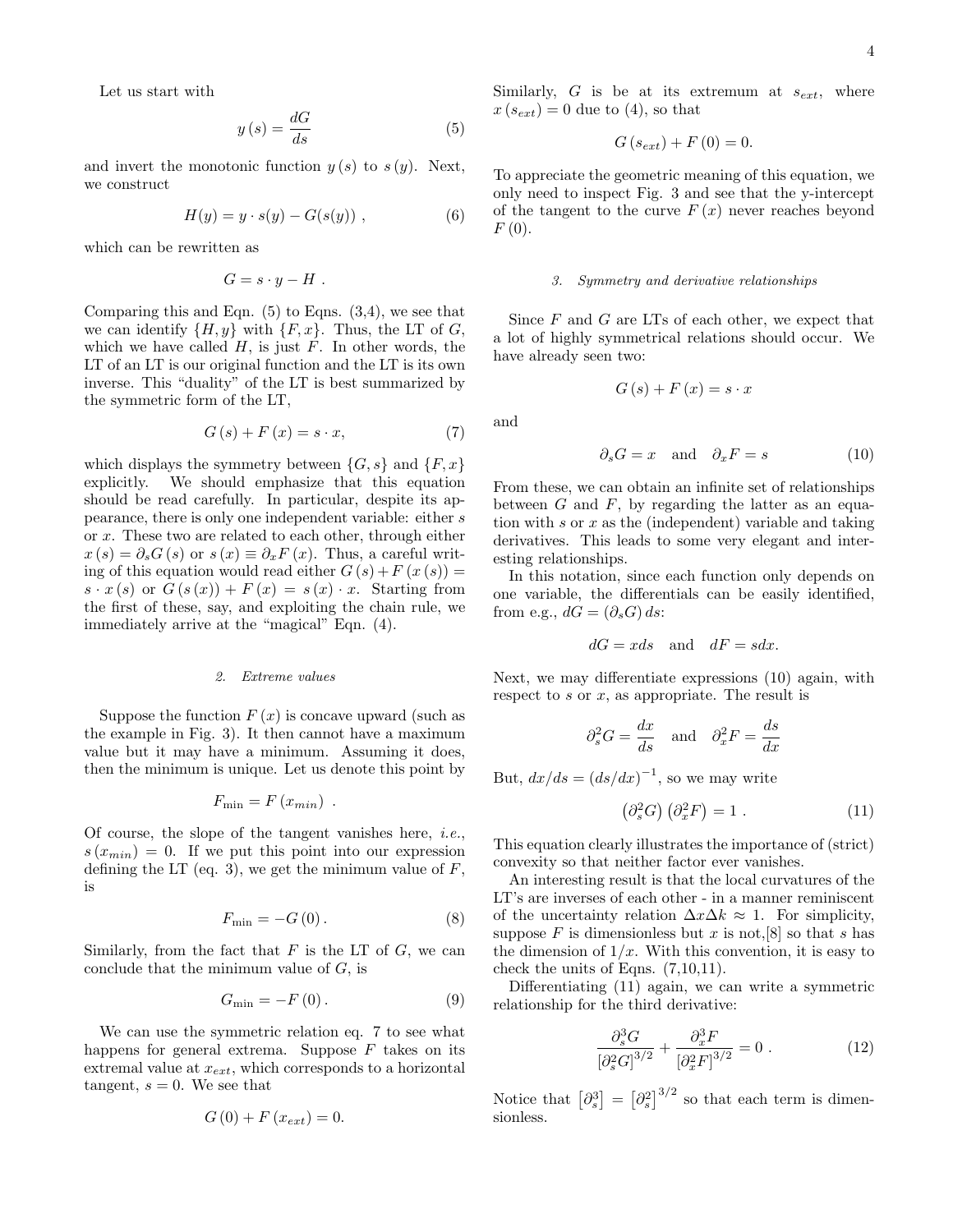5

It is possible to arrive at an infinite set of such relations for higher derivatives, by differentiating further. Such an exercise also shows that, if  $F$  is "smooth" (with say, a well defined  $n^{th}$  derivative), then so is G. Finally, we should remark that the relationships for higher derivatives do not have forms as simple as Eqns. (7,10,11,12), but get more and more complex.

# III. SIMPLE EXAMPLES OF THE LT IN SINGLE-PARTICLE MECHANICS

It is useful to provide some physical examples to illustrate these relations.

# A. The quadratic function: Non-relativistic kinetic energy

The simplest example is a quadratic function  $F(x) =$  $\frac{1}{2}\alpha x^2$ . For this function, we easily find that  $s = \alpha x$  and  $x = s/\alpha$ , leading to  $G(s) = \frac{1}{2\alpha}s^2$ . We see immediately that the curvatures in  $F$  and  $G$  are inverses of each other as required by eq. 11. They are simply  $\alpha$  and  $\frac{1}{\alpha}$ . All derivative relations beyond this level are trivial:  $0 = 0$ .

Indeed, the reader will immediately recognize that this example is the case in CM of a single non-relativistic particle with mass  $m$  moving in an external potential  $V(q)$ . There,

$$
x \to \dot{q}
$$
,  $F \to \mathcal{L}$ ,  $\alpha \to m$ ,  $s \to p$ ,  $G \to \mathcal{H}$  (13)

Note that the potential is just a "spectator" in the LT, since the variable  $q$  is not involved. As a result, it flips its sign when it is put into  $F(\mathcal{L})$  and one solves for G  $(\mathcal{H})$  in the symmetric LT relation:  $F + G = sx$ .

# B. Relativistic kinetic energy

A more interesting case is when we have relativistic kinetic energy. Here, we go the other way and start with momentum and generate a velocity as the slope of the function. The relativistic kinetic energy as a function of momentum is

$$
\mathcal{H}(p) = \sqrt{p^2 + m^2} \tag{14}
$$

(with  $c \equiv 1$ ). This is a convex function and its slope at a point  $p$  is

$$
\beta = \frac{d\mathcal{H}}{dp} = \frac{p}{\sqrt{p^2 + m^2}}\tag{15}
$$

giving the familiar result

$$
p = m\beta \bigg/ \sqrt{1 - \beta^2} \ . \tag{16}
$$

This leads to the Lagrangian[9]

$$
\mathcal{L}(\beta) = p\beta - \mathcal{H}(p(\beta)) = -m\sqrt{1 - \beta^2} \qquad (17)
$$

This example can also be written in terms of the function  $F(x) = \cosh(\lambda x)$ . The demonstration is left to the reader. (Hint: Consult Taylor and Wheeler [10].)

# C. Mechanical equilibrium with an externally applied force

Let us turn to a less familiar example, one that is so trivial that it does not appear in typical textbooks. Yet it sets the stage for examining the role of the LT in equilibrium SM. Consider a particle in a (one-dimensional) convex potential well,  $U(x)$ , which has a unique minimum at  $x_{\min}$ . A good example would be the particle attached to a wall by a physical spring, with  $x$  being the distance from the point where the coils of the spring are fully compressed. The potential would be effectively infinite at  $x = 0$ , drop down to a minimum at its natural extension, and then rise for larger x. (We restrict our attention to positive values of  $x$  less than the breaking point of the spring.) Another example of  $U$  is the potential which binds two atoms into a molecule (though such U's are rarely convex for all separations).

Needless to say, the particle is stationary ("in equilibrium") only if it is at  $x_{\min}$  for all time. If it is subjected to an additional external applied force,  $f$ , then it will reach a new stationary point,  $x_0$ , which is the solution to the equation

$$
\left. \frac{dU}{dx} \right|_{x_0} = f \ . \tag{18}
$$

To emphasize the dependence of this point on  $f$ , we write  $x_0$  (f). We can ask the inverse question: If we want the particle to settle at  $x_1 \neq x_{\min}$ , what force do we need to apply? The answer is  $f(x_1)$ , a force that depends on which  $x$  we choose. A little thought leads us to the explicit functional form:  $f(x_1) = dU/dx|_{x_1}$ . Of course, there is nothing special about the subscripts here and we may just as well write

$$
f\left(x\right) = \frac{dU}{dx} \tag{19}
$$

and, for the inverse dependence,  $x(f)$  instead of  $x_0(f)$ .

While Eqn. (19) gives  $f(x)$  explicitly, we may ask if there is a counterpart which provides the inverse,  $x(f)$ , explicitly. If so, we can simply "plug  $f$  into" the expression and arrive at the new equilibrium position. The answer is the LT of  $U$ , namely,

$$
V(f) = f \cdot x - U(x(f)) .
$$

We leave it to the reader to show that

$$
x\left(f\right) = \frac{dV}{df} \tag{20}
$$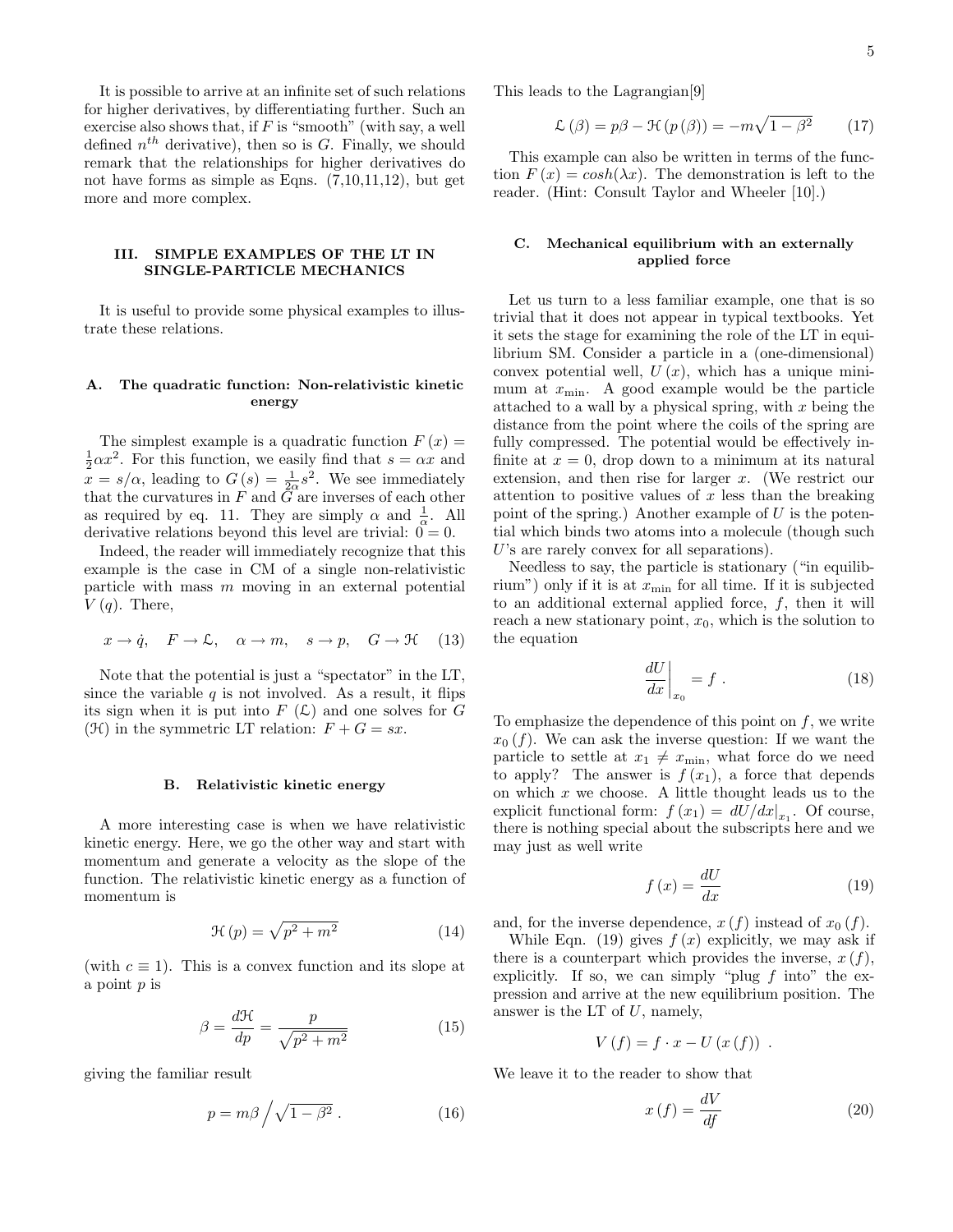is the companion to Eqn. (19).

All the details can be simply worked out in the simple example of the mass on a spring,  $U(x) = kx^2/2$ . This is the analog of the non-relativist kinetic energy LT discussed in section A. The reader may easily demonstrate that the LT equation  $U + V = fx$  becomes  $(f - kx)^2 = 0$ , yielding the relation between  $f$  and the new equilibrium point x.

Note that the information about our system (e.g., wallspring-particle complex) is fully contained in either U or V, the only difference is in the coding. While U is the usual potential energy associated with putting the particle at  $x, V$  is a kind of potential, associated with the control f. In ordinary CM, such an approach seems unnecessarily cumbersome for describing the simple problems we posed. Thus, it is rightfully ignored in a course on CM. We include the example here only as a stepping stone to the LT in SM and thermodynamics. There, multiple potentials are essential ingredients and appear in courses regularly. The LT relations proliferate and in increasingly mystifying forms. The next section is devoted to displaying them in more transparent forms, as well as to showing the intimate connection between the LT and the Fourier-Laplace transform.

# IV. THE LT IN STATISTICAL THERMODYNAMICS

In statistical thermodynamics, the LT appears frequently, when different variables are "traded" for their LT conjugates.[11] Often, one of the variables is easy to think about while the other is easy to control in real physical situations.

The difficulty with making sense of the LT in thermodynamics arises from two causes.

- For historic reasons, LT variables are not always chosen as conjugate pairs.
- Many variables appearing in equilibrium thermodynamics are not independent, e.g.,  $P, V, T, N, E$ , etc. Some are constrained by equations of state, e.g.,  $PV = Nk_BT.$

As an example of the first point, the conjugate to the total energy  $(E)$  of a system is the *inverse* temperature  $(\beta = 1/k_BT)$ . Yet, our daily experience with temperature  $(T)$  is so pervasive that T tends to be used in most of the formulae. Thus, the familiar equation

$$
A = E - TS \tag{21}
$$

which relates the Helmholtz free energy  $(A)$  to the entropy  $(S)$ , obscures the symmetry between  $\beta$  and  $E$ , as well as the dimensionless nature of the LT. By contrast, if we define dimensionless quantities

$$
8 \equiv S/k_B \quad \text{and} \quad \mathcal{A} \equiv \beta A \tag{22}
$$

the duality (symmetry) between them can be beautifully expressed as

$$
\mathcal{A}(\beta) + \mathcal{S}(E) = \beta \cdot E \tag{23}
$$

To elaborate the second point, we typically encounter a bewildering array of thermodynamic functions (entropy, Gibbs and Helmholtz free energies, enthalpy, etc.), a slew of variables (energy, temperature, volume, pressure, etc.), as well as a jumble of thermodynamic relations (with multiple partial derivatives). In general, because of the multiple constrained independent variables, none of these examples is as simple as those above, adding to the difficulty of both teaching and learning this material.

Before turning to a discussion of the generation of the standard potentials, we show how the LT enters thermodynamics through the door of statistical mechanics, with the aid of the Laplace transform and the thermodynamic limit.

## A. The foundations of statistical thermodynamics

Equilibrium statistical mechanics is founded on a bold hypothesis.<sup>[11]</sup>

> For an isolated system, every allowed microstate (specified by the assignment of explicit microscopic variables for each particle leading to a given total energy) is equally probably. The high probability of finding a particular equilibrium macrostate(specified by the assignment of specific macroscopic variables) is due to a predominance of the number of microstates corresponding to that macrostate.

This way of describing a closed, isolated system is known as the microcanonical ensemble.

The classic example is a gas of  $N$  identical, free, [12] non-relativistic structureless particles, confined in a Ddimensional box of volume  $L^D$ . For that system, a microstate is specified by the 2DN variables corresponding to the positions and momenta of each particle:  $\{\vec{x}_i, \vec{p}_i\},\$ with  $i = 1, ..., N$ . Since the total energy  $(E)$  is a constant for an isolated system, the fundamental hypothesis can be represented as

$$
P(\{\vec{x}_i, \vec{p}_i\}) \propto \delta(E - \mathcal{H}(\{\vec{x}_i, \vec{p}_i\}))
$$
 (24)

where  $P(\lbrace \vec{x_i}, \vec{p_i} \rbrace)$  is the probability of finding the configuration of positions and momenta  $\{\vec{x}_i, \vec{p}_i\}$  and  $\mathcal{H}$  is the Hamiltonian. In this case,  $H$  is explicitly given by

$$
\mathcal{H} = \sum_{i} h\left(\vec{x}_i, \vec{p}_i\right) = \sum_{i} \left[\frac{\vec{p}_i^2}{2m} + U\left(\vec{x}_i\right)\right] \tag{25}
$$

where  $m$  is the mass of each particle and  $U$  is the confining potential, which is zero for each component of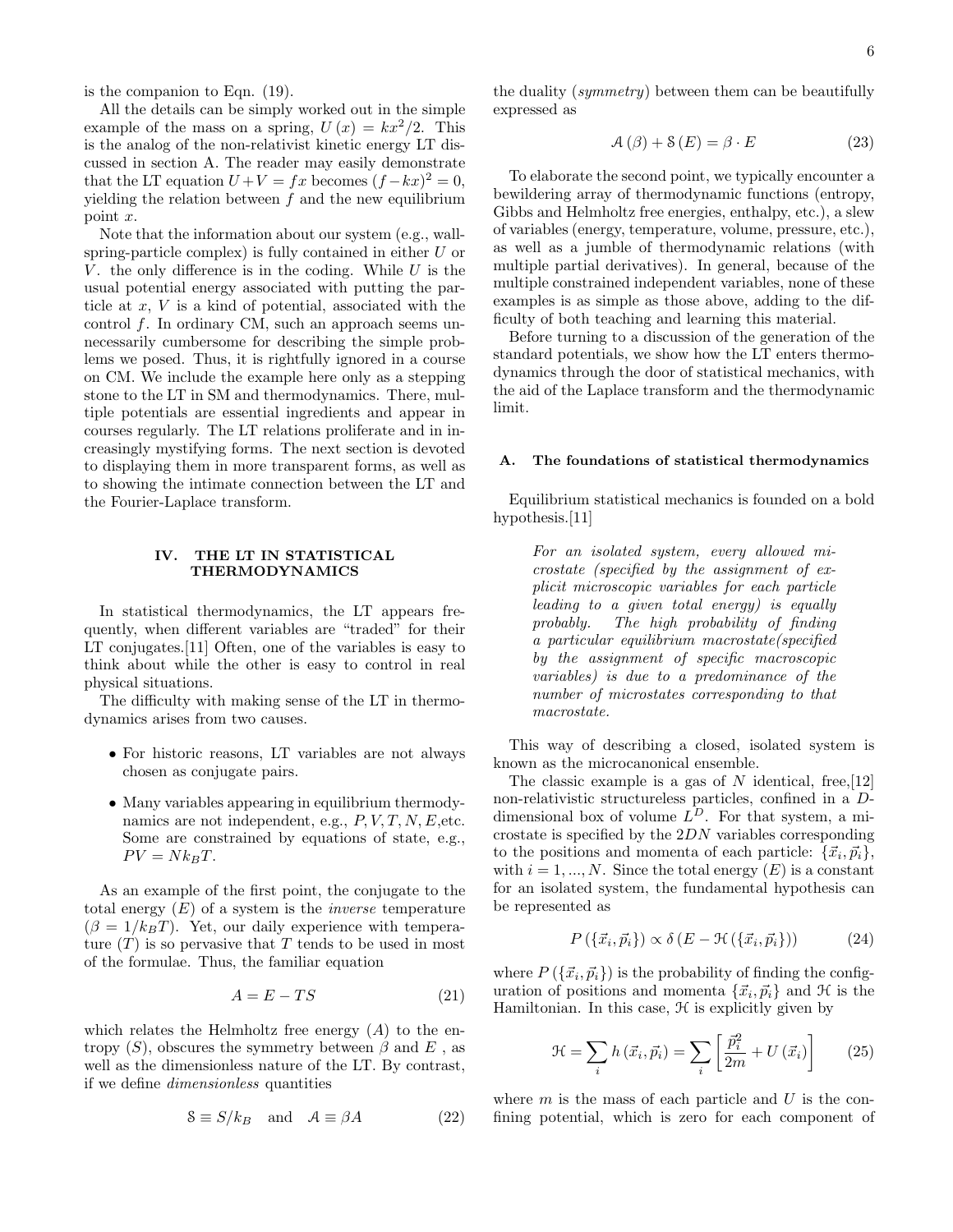$x \in [0, L]$  and infinite otherwise. (The interactions between the particles can be ignored, by definition of "the ideal gas.")

The normalization factor for  $P$  is therefore

$$
\Omega(E) = \int_{x,p} \delta(E - \mathcal{H}(\{\vec{x}_i, \vec{p}_i\})) \tag{26}
$$

where the integral is taken over all  $\{\vec{x}_i, \vec{p}_i\}$  from  $-\infty$  to  $\infty$ . (The infinite values of U restrict the actual position integrations to the volume of the box.) We have also suppressed the other variables that  $\Omega$  depends on for now:  $L$  and  $m$ .

From here, the standard approach evaluates this integral as follows. The position integral can be done explicitly, since the only dependence of the Hamiltonian on position simply confines the position integrals to the allowed volume. This yields a factor of  $L^{ND}$ . The momentum integrals are done by computing the "surface area" of a sphere in DN dimensions.

The entropy is introduced through the definition  $S \equiv$  $k_B \ln \Omega$ . If exploit our "dimensionless entropy," S, we simply write

$$
S(E) \equiv \ln \Omega(E). \tag{27}
$$

To proceed, we have two choices: the route that emphasizes the mathematics or the physics.

## 1. The route of mathematics

To take this route, our task is straightforward: to evaluate integrals with a constraint like Eqn. (26). Needless to say, such integrals are often not easy to perform. However, exploiting the Laplace transform often renders the integrand factorizable. For example, the DN integrations in Eqn. (26) becomes just products of a single integral. Specifically, we consider the Laplace transform of  $\Omega(E),$ 

$$
Z(\beta) \equiv \int \Omega(E) e^{-\beta E} dE. \tag{28}
$$

Putting in (26) for  $\Omega(E)$ , the delta function permits us to do the  $E$  integral giving

$$
Z(\beta) = \int_{x,p} e^{-\beta \mathcal{H}} \,. \tag{29}
$$

Since  $H$  is a sum over the individual components, the integrand factorizes and we have the result:

$$
\int_{x,p} e^{-\beta \mathcal{H}} = \int_{x,p} \prod_{i} e^{-\beta h(\vec{x}_i, \vec{p}_i)} \tag{30}
$$

$$
= \left[ \int_{x,p} d\vec{x} d\vec{p} e^{-\beta h(\vec{x}, \vec{p})} \right]^N. \tag{31}
$$

The remaining task is to perform an inverse Laplace transform, i.e.,

$$
\Omega(E) = \int_{\mathcal{C}} Z(\beta) e^{\beta E} d\beta
$$

where  $\mathcal C$  is a contour in the complex  $\beta$  plane (running parallel to and to the right of the imaginery axis). Defining

$$
\mathcal{A}(\beta) \equiv -\ln Z(\beta),\tag{32}
$$

this integral can be cast as

$$
e^{8(E)} = \int_{\mathcal{C}} e^{-\mathcal{A}(\beta) + \beta E} d\beta.
$$

To continue further, it is necessary to inject some physics. In this case, we expect to be dealing with many particles, i.e., large N. From (31), we have  $A \propto N$ , leading us to expect that the range of  $E$  we would be interested in is also  $O(N)$  (both E and A are "extensive"). The standard tool to deal with integrands with large exponentials is the saddle point (or steepest decent) method. Thus, we seek the saddle point in  $\beta$ , defined by setting the first derivative of  $\beta E - A(\beta)$  to zero:

$$
\partial_{\beta} \left[ \beta E - A \right] \Big|_{\beta_0} = 0 \tag{33}
$$

In other words, we have

$$
\left. \frac{\partial \mathcal{A}}{\partial \beta} \right|_{\beta_0} = E \ . \tag{34}
$$

Let us emphasize that  $\beta_0$  should be regarded as a function of  $E$  here.

Now, in this approach, the integral in equation (28) is well approximated by evaluting the integrand at the saddle point, so that

$$
\Omega(E) \cong \exp\left[\beta_0 E - \mathcal{A}\left(\beta_0\right)\right] \tag{35}
$$

or using Eqn. (27)

$$
\mathcal{S}(E) + \mathcal{A}(\beta_0) = \beta_0 E \tag{36}
$$

with the understanding that  $\beta_0$  and E are related through (34). There is nothing significant about the subscript on  $\beta$  and this equation is identical to (23) above. In other words, S and A are LT's of each other. Thus, we see that (for situations involving a large parameter, N in this case) the Laplace (28) and Legendre (36) transforms, Eqs. (28, 36) respectively, are intimately related to each other as a result of the thermodynamic limit.

# 2. The route of physics: interpretation of the equilibrium condition

The great discovery of thermal physics was the realization that matter, by virtue of its temperature, contained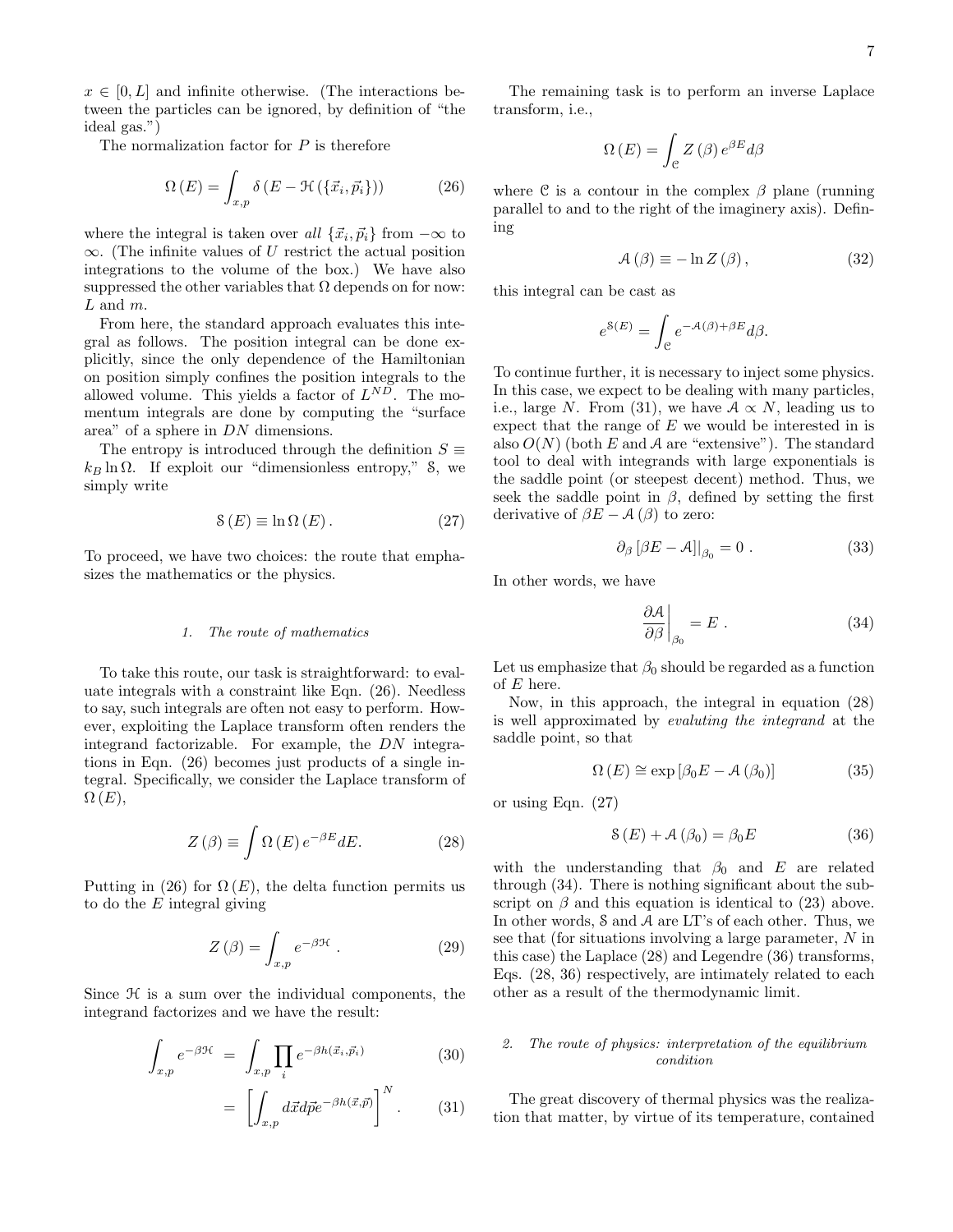huge stores of energy.<sup>[13]</sup> Unfortunately, that energy is chaotic and non-directional, in contrast to the energies we are used to in classical mechanics. The critical question for extracting usable forms of these hidden energies is: Under what conditions does the internal energy of matter move from one object to another and under what conditions can it be changed to work? Part of the answer lies in understanding which way the energy will flow if we bring two very different systems into "thermal contact," i.e., allowing only energy to be transfered between the them. Does it go from the one with more energy to the one with less? No, not always: Surely, the ocean contains more energy than a teaspoon of hot water; yet the latter loses energy when brought into contact with the ocean! Of course, every child knows the phenomenon: Energy flows from the hot system to the cold system, until both have the same *temperature*. Can this phenomenon be understood in the framework of the bold hypothesis above?

Now, it is not our purpose here to recreate an entire statistical thermodynamics text in this brief article. But considering this question leads us back to the LT.

When two systems (not necessarily of the same size or energy) are in contact and the combined system isolated, we obviously have

$$
E_{tot} \equiv E_1 + E_2
$$

as the control parameter, set to whatever is the "initial condition" (i.e., when the two are first brought into contact). Meanwhile, the individual  $E_i$ 's are not fixed, and we should ask the physics question: Starting at some initial values, how do they wind up at the final "equilibrium partition"  $\{E_1^*, E_2^*\}$ ? The answer lies with  $\mathcal{S}_{tot}(E_{tot}|E_1, E_2)$ , the entropy of the combined system, subjected to the partition of energies  $\{E_1, E_2\}$ , since it carries the information of how probable a particular partition will be. In general, computing this would be no trivial task. However, if we focus on systems with extensive entropies, then we may write a good approximation:

$$
\mathcal{S}_{tot} = \mathcal{S}_1 + \mathcal{S}_2
$$

as well as

$$
S_1 = S_1(E_1); S_2 = S_2(E_2).
$$

These are not trivial statements: We are injecting the physics that, under the conditions specified, the entropies of each system do not depend on the energy of the other. (Or at the least, we assume that whatever the dependence is on the interaction between the two systems, it is so small that it can be neglected.)

Under these assumptions, we can ask: For what partition will  $S_{tot}$  be maximum, or equivalently, which partition is the most probable? Writing  $E_2 = E_{tot} - E_1$ and recalling that  $E_{tot}$  is fixed, this task is easy. The maximum occurs at  $E_1^*$ , where

$$
\left. \frac{d \mathcal{S}_{tot}}{d E_1} \right|_{E_1^*} = 0
$$

or

$$
\left. \frac{dS_1}{dE_1} \right|_{E_1^*} = \left. \frac{dS_2}{dE_2} \right|_{E_2^*} \tag{37}
$$

since  $dE_1 = -dE_2$ . This result is significant, when we recognize that each side does not depend on the parameters of the other system. Thus, if we associate a quantity with  $d\mathcal{S}/dE$ , which we define by

$$
\beta(E) \equiv \frac{dS}{dE},
$$

then Eqn (37) becomes

$$
\beta_1(E_1^*) = \beta_2(E_2^*) .
$$

To put it in words: The most probable partition is when the  $\beta$  of one system equals the  $\beta$  of the other. How  $\beta$ is related to our common experience of temperature still remains to be clarified; but we have found a condition that can predict the long-time behavior of two systems when they are brought into thermal contact (i.e., allowed to exchange energy).

How do we exploit this new variable  $\beta$ ? For any given system, we can write  $\mathcal{S}(E(\beta))$ , of course; but is that useful? The answer is intimately connected to the canonical ensemble, the (Helmholtz) free energy, and the LT of S. There is no need for us to reproduce here the standard derivation of this ensemble and the Boltzmann factor  $(e^{-\beta \mathcal{H}})$  which controls the probability of finding the system in a microstate associated with Hamiltonian  $H$ . Let us quote the result: The normalization factor here,  $Z(\beta)$ , is the counterpart of  $\Omega(E)$  for the mircocanonical ensemble and the associated potential is just the LT of S:  $A(\beta) = \beta E - S(E(\beta))$ . These two thermodynamic potentials  $(S(E)$  and  $A(\beta))$  are entirely analogous to  $U(x)$ and  $V(f)$  in the case for a particle in a classical potential, discussed in section III.C.

### B. How does the LT enter into thermodynamics?

For the convenience of the reader, let us summarize the key relations using dimensionless potentials:

$$
\Omega(E) = e^{8(E)}; \quad Z(\beta) = e^{-\mathcal{A}(\beta)} \tag{38}
$$

$$
\frac{dS}{dE} = \beta; \quad \frac{dA}{d\beta} = E \tag{39}
$$

$$
\mathcal{S}(E) + \mathcal{A}(\beta) = \beta E \tag{40}
$$

We can now see exactly where the LT comes in and why it is useful. The function that determines the physical condition is the entropy, S, as a function of the energy, E. The energy is not easy to control, but the derivative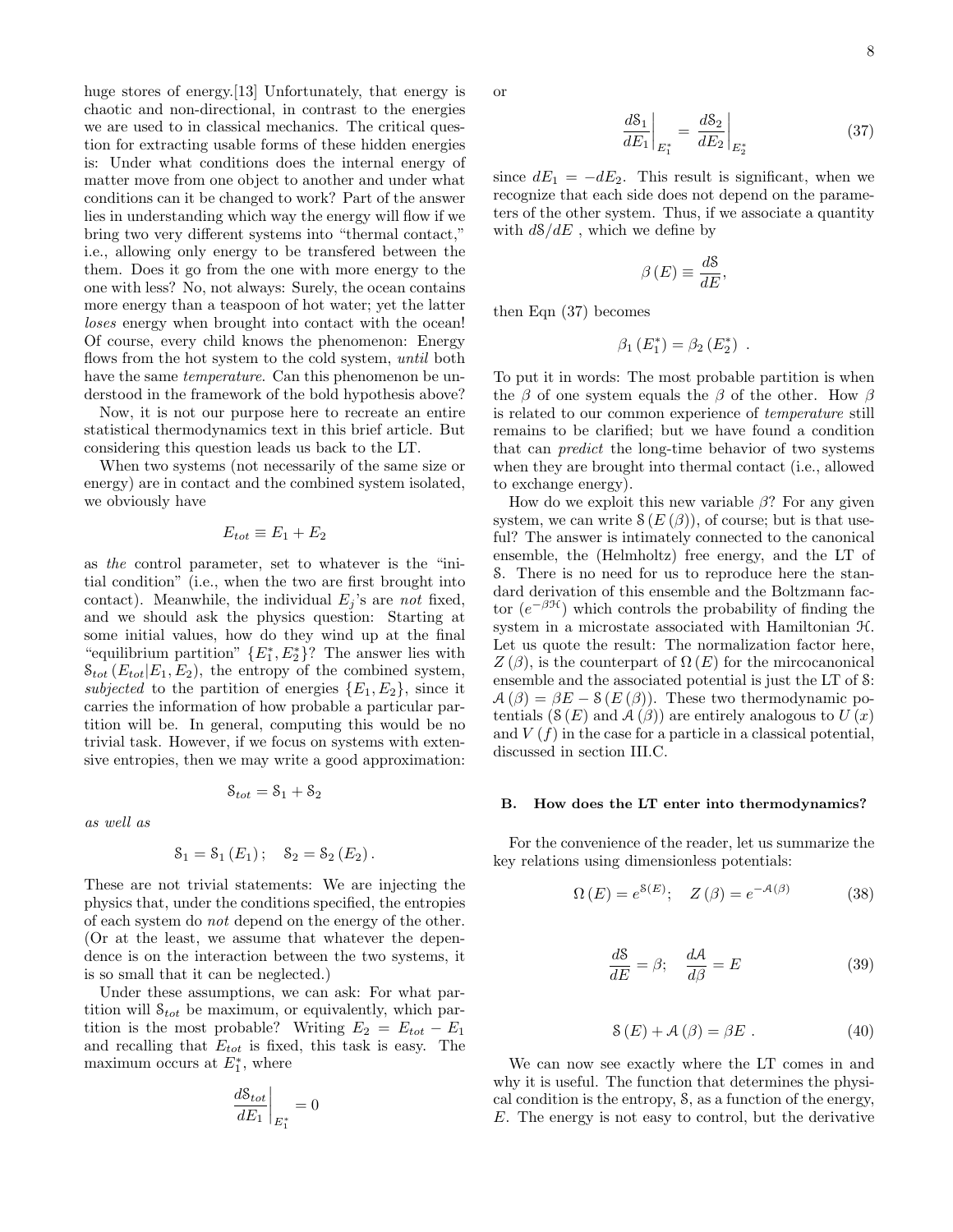of the entropy with respect to the energy  $(\beta - \text{essen} - \text{).}$ tially the temperature) is more naturally and directly controlled. We therefore perform a LT of S, to get the same information coded in the Helmholtz free energy,  $A$ , which is a function of  $\beta$ .

We should also emphasize that, in this context, the dependent variable in a thermodynamic potential should be regarded as a control parameter – or as a constraint variable.

The "slope" associated with each parameter carries significant physical information, namely, the response of the system to this control. The LT simply exchanges the role of such a pair of variables. In the case considered here, it is more familiar to think of temperature (or more precisely,  $\beta$ ) as the control (i.e., a thermostat) and the internal energy of the system as a response. Thus, the free energy  $\mathcal{A}(\beta)$  is the more intuitive potential, with  $E = \partial_{\beta} \mathcal{A}$ being the response. In the transformed version,  $E$  is the control with the entropy  $S(E)$  as the potential, a setup designed for an isolated system. Finally, let us point out that there are many other examples of response/control pairs to which the same kind of transformation may be applied, such as particle number and chemical potential, polarizability and electric field, or magnetization and magnetic field.

Of course, in statistical physics, thermodynamic potentials depend on many variables other than just the total energy E. Each of them should be regarded as a control parameter or a constraint. Each elicits a distinct response. As we construct LT's for each of these control/response variable pairs, we generate a new potential. As a result, is a plethora of thermodynamic functions!

To help our students, we should emphasize to that all of the thermodynamic potentials carry the same information, but *encoded in different ways*, each of which is for our convenience as investigators of the properties of system. The next section is devoted to LT of functions with many variables.

#### V. LT WITH MANY VARIABLES

LTs can be applied to one or more of the variables of a multivariable function as well as to single variable functions. This is particularly important in thermodynamics where there are many linked variables. We begin this section by discussing briefly the mathematical structure of the multivariable LT and then apply it to the case of thermodynamics and SM.

#### A. General considerations

Suppose our function is a multivariate one:

$$
F(x_1,...,x_M). \t\t(41)
$$

Then, there will be  $M$  "slopes"

$$
s_m = \frac{\partial F}{\partial x_m} \equiv \partial_m F \tag{42}
$$

and  $M (M + 1)$  /2 second derivatives

$$
\partial_m \partial_l F \tag{43}
$$

which can be regarded as a *symmetric* matrix. The convexity restriction amounts to demands that all of the eigenvalues are positive (or negative). A standard mathematical corollary is that the relationship between  $\{x_m\}$ and  $\{s_m\}$  is 1-1, so that we can "replace" any  $x_m$  by the corresponding  $s_m$  via a LT. We should remind the reader that, in the context of thermodynamics, convexity is the condition for stability in equilibrium systems. Put succinctly: No "eigen" response can be negative.[14]

Since we can transform any number of (up to  $M$ ) the x's, we will have a total of  $2^{\tilde{M}}$  functions! For example, if we restrict ourselves of  $(E, V)$  - the standard variables for the microcanonical ensemble of the ideal gas - there are four thermodynamic functions: entropy, enthalpy, Gibbs and Helmholtz free energies.

One way to picture the relationship between so many functions is to put them at the corners of an Mdimensional hypercube. Each axis in this space is associated, of course, with a particular variable pair  $(x_m, s_m)$ . Going from one corner to an adjacent corner along a particular edge correspond to carrying out the LT for that associated pair. For the  $M = 2$  example above, the hypercube reduces to a square, which is related, but not identical, to the square that appears in some standard texts.[11][15] Thanks to the commutativity of partial derivatives, to go from any corner to any other is a path independent process, so that the function associated with each vertex is unique. Thus, e.g., exchanging  $(x_{\ell}, x_m)$  for  $(s_{\ell}, s_m)$ , the LT relations would be the simple generalization of (7)

$$
s_{\ell}x_{\ell} + s_m x_m = G(x_1, \ldots s_{\ell}, \ldots s_m, \ldots x_M)
$$

$$
+ F(x_1, \ldots x_{\ell}, \ldots x_m, \ldots x_M) \quad (44)
$$

with [16]

$$
\partial_{\ell} G = x_{\ell}; \quad \partial_m G = x_m \tag{45}
$$

$$
\partial_{\ell} F = s_{\ell}; \quad \partial_m F = s_m . \tag{46}
$$

To be clear, we should have given this  $G$  some special notation, to denote that its variables are all  $\{x\}$  except for the two that are s's. One possibility is  $G^{\ell,m}$ , but for the sake of simplicity, we do not pursue this issue further. However, one special LT is worth a note - the one in which all variables are s's. Denoting this function by  $H$ , we see that it lies at the corner of the hypercube diametrically opposed to F. For these, the LT relation reads

$$
H\left(\vec{s}\right) + F\left(\vec{x}\right) = \vec{s} \cdot \vec{x} \tag{47}
$$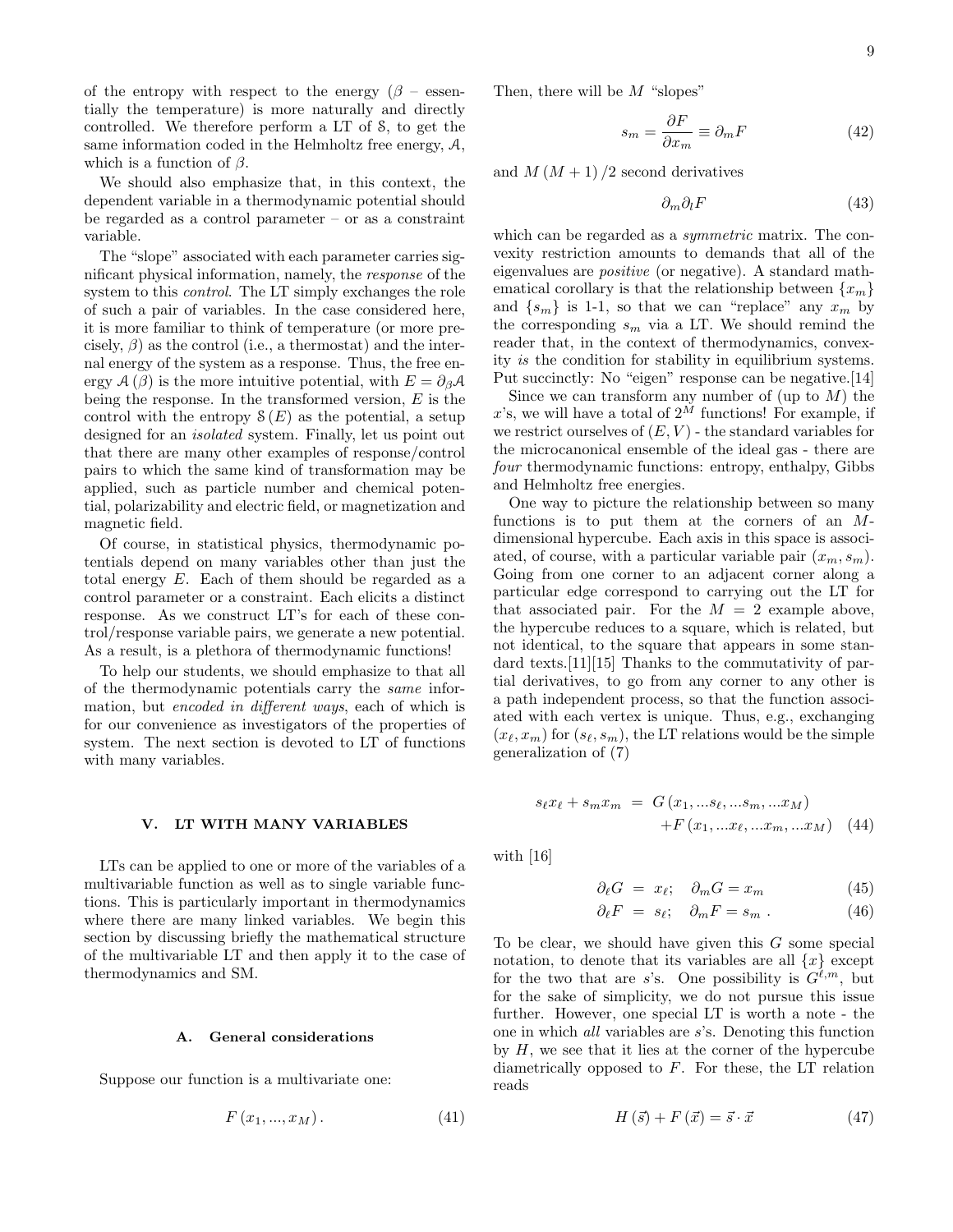where the vector notation for the variables should be obvious.

Generalizations for higher derivatives proceed in a similar way. For example, (11) becomes

$$
\sum_{m} \left( \partial_{\ell} \partial_{m} H \right) \left( \partial_{m} \partial_{n} F \right) = \delta_{\ell n}
$$

where  $\delta$  is the unit matrix. Clearly, convexity of F guarantees that the inverse of  $\partial_m \partial_n F$  exists.

### B. Example in the context of thermodynamics

Let us provide an example by applying these considerations to thermodynamics of a gas. Beginning with the microcanonical partition function  $\Omega(E, V)$ . Thus, we consider the "mapping"

$$
F(x_1, x_2) \to \mathcal{S}(E, V) \equiv \ln \Omega, \tag{48}
$$

with

$$
x_1 \rightarrow E
$$
,  $x_2 \rightarrow V$ ,  $s_1 \rightarrow \beta$ ,  $s_2 \rightarrow \tilde{p}$ 

Here, we choose the variable to be

$$
\tilde{p} \equiv \beta P.
$$

This choice comes from the traditional definition of pressure:  $P = T(\partial S/\partial V)$  with E held fixed.

Carrying out the LT with respect to  $x_1$  leads to the Helmholtz free energy. Our symmetric and dimensionless version of  $A = E - TS$  is (eqn. 23 above)

$$
\mathcal{A}(\beta,V) + \mathcal{S}(E,V) = \beta E.
$$

Taking the LT with respect to  $x_2$  as well, we arrive at the Gibbs free energy:  $G(T, P)$  (not be confused with the G's, the generic LT of the  $F$ 's). Our version is

$$
\mathcal{G}\left(\beta,\tilde{p}\right) + \mathcal{S}\left(\beta,V\right) = \beta E + \tilde{p}V\tag{49}
$$

where

$$
\mathcal{G} \equiv \beta G
$$

Rewriting (49), we see its more common manifestation:

$$
G = E - TS + PV.
$$

From our perspective, it is the placing of S and the use of T (instead of  $\beta$ ) that leads to the seemingly mysterious signs on the right.

To end this subsection, we should comment on the enthalpy, which commonly appears alongside the other three potentials. For various reasons (history and/or convenience),  $S$  instead of  $E$  is chosen as the independent variable. As a result, instead of  $\beta$ , the natural conjugate variable is  $T = \partial E/\partial S$ . Regarding S as a control variable with which to access  $E$  is clearly conceptually difficult. However, it is common to think of transfering heat out-of or into a system, so that  $TdS$  appears on the scene as the means of "control." Taking the LT of  $E(S)$  in the standard fashion, we would arrive at  $TS-E$ , which is the Helmholtz free energy, except for a sign. The disadvantage is clear, but there are advantages to this approach. In particular, by starting with  $E(S, V)$ , we naturally arrive at the ordinary pressure,  $-P$ , as the conjugate to V (instead of  $\tilde{p}$ ). Note the extra minus sign here! Taking the LT with respect to V from  $E(S, V)$ , we arrive at  $(-P) V - E$ . This is the enthalpy:  $H = E + PV$ , but again with an extra minus sign.

Needless to say, we may continue on to add other variables, the standard example being N and the grand canonical ensemble.

## VI. SUMMARY AND CONCLUDING REMARKS

In this article we have presented an analysis of the LT from both mathematical and physical points of view. Mathematically, we analyze how the LT arises from the goal of conveniently expressing the information contained in a convex function in terms of its derivative as an independent variable and relate the familiar algebraic expressions to less familiar geometry. We point out an elegant (and easy to remember) symmetry relation that allows the direct reconstruction of all of the critical results and, as a bonus, makes it obvious that the LT is its own inverse. Physically, we have motivated the LT and as facilitating a way of thinking about a complex problem in terms of a more naturally controllable independent variable. We present examples from classical and statistical mechanics. Our dimensionless form for the LT motivates and helps untangle the snarl of thermodynamic potentials and the confusing relations among them.

There remain two issues that we promised to discuss. For simplicity, we focused on the LT of smooth convex functions. Also due to space limitions, we did not touch upon many generalizations of the LT. Let us conclude by acknowleding just two important issues: the LT of non-convex functions and LT in domains with non-trivial topology, such as the angle on a circle.

When a function is non-convex the LT becomes multivalued or develops discontinuous first derivatives. The topic is intimately related to first order phase transitions and the Maxwell construction.

A second generalization concerns variables the domains of which have non-trivial topology, the simplest being functions defined on a circle or the surface of a sphere. The angles are the most natural variables here, but we must be mindful of the periodic nature of  $\phi \in (0, 2\pi]$ and the co-ordinate singularities at the poles:  $\theta = 0, \pi$ . A concrete and rich example is the shape of crystals in equilibrium with its liquid (e.g.,  ${}^{4}$ He crystals, in coexistence with the superfluid [18]) or vapour (e.g., gold crystals [19]). Neither crystal shapes are spherical and can be described by a non-trivial function  $R(\theta, \phi)$ , which spec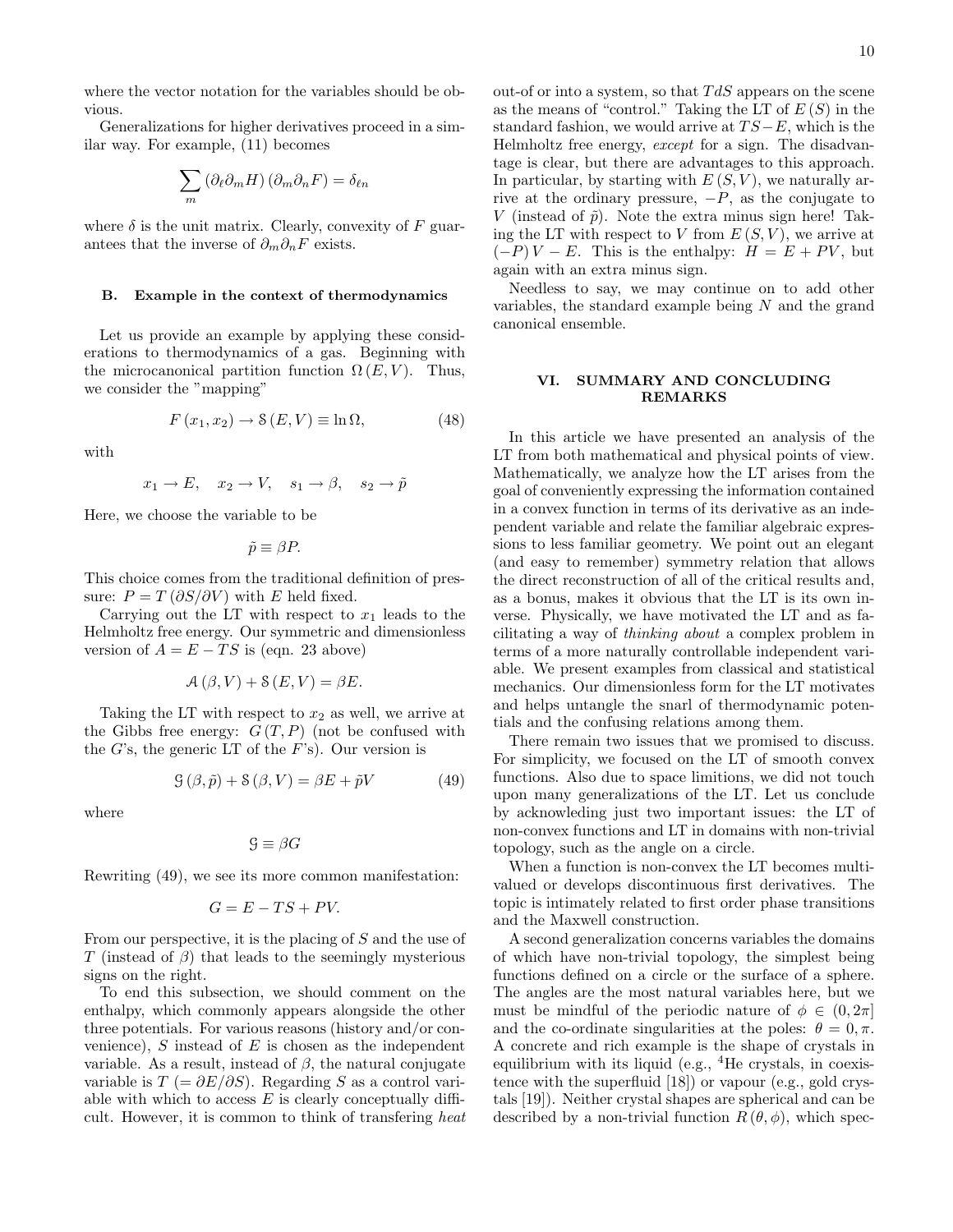ifies the distance from the center of mass to a point on the crystal surface labeled by  $(\theta, \phi)$ . The tangent plane at that point can be labeled by the direction of its normal, labeled by  $(\tilde{\theta}, \tilde{\phi})$ . The relationship between these and the derivatives  $\partial_{\theta}R$  and  $\partial_{\phi}R$  clearly exists, but is far from simple. From that, a (generalized) LT of  $R$  can be constructed:  $\sigma\left(\tilde{\theta},\tilde{\phi}\right)$ . It turns out that  $\sigma$  is also a significant physical quantity: it is the free energy per unit area (surface tension) associated with a planar interface, with normal  $(\tilde{\theta}, \tilde{\phi})$ , between the crytaline and the isotropic phases of the material. An additional bonus here is that, unlike typical thermodynamic potentials like entropy and free energies, the "potential"  $R(\theta, \phi)$  is not just an abstract concept; it is manifestly visualizable, being displayed explicitly as a shape in 3-D! The interested reader

- [1] C.-C. Cheng, "Maxwell's Equations in Dynamics," Am. J. Phys., 66, 622 (1966); A.L. Fetter and J.D. Walecka, Theoretical Mechanics of Particles and Continua (McGraw-Hill, Inc., 1980).
- [2] J. W. Cannon, "Connecting Thermodynamics to Students' Calculus," Am. J. Phys., 72, 753-757 (2004).
- [3] J. R. Thompson, B. R. Bucy, and D. B. Mountcastle, "Assessing Student Understanding of Partial Derivatives in Thermodynamics," in 2005 Physics Education Research Conf. Proceedings, AIP Conf. Proc., 818, 77-80  $(2006)$ ; B.R. Bucy, J.R. Thompson, and D.B. Mountcastle, Student (Mis)application of Partial Differentiation to Material Properties, in 2006 Phys. Educ. Res. Conf. Proc., L. McCullough, L. Hsu, P. Heron, Eds., AIP Conf. Proc. 883, 157-160 (2007)
- [4] The use of an inappropriate structure for historical reasons is called a "QWERTY". This comes from the arrangement of the keys on the first row of a typewrite. When the typewriter was in its infancy, typists worked too fast resulting in jamming of the mechanism. The keys were rearranged into their present format in order to slow down the typist. Although current devices do not suffer from the jamming mechanisms of early typewriters, the keyboard is retained "because so many people have learned to use it."
- [5] M. Artigue, J. Menigaux, and L. Viennot, "Some aspects of students conceptions and difficulties about differentials," Eur. J. Phys. 11, 262-267 (1990); E. F. Redish, "Problem Solving and the Use of Math in Physics Courses," to be published in Proceedings of the Conference, World View on Physics Education in 2005: Focusing on Change, Delhi, India, August 21-26, 2005. [http://www.physics.umd.edu/perg/papers/redish /IndiaMath.pdf].
- [6] There's nothing special about the dot  $(\cdot)$  at this stage; it's simple multiplication. It is useful, however, when we consider multivariate problems.
- [7] In this example,  $s, x, F, G$  are all positive. Thus, the "G axis" actually points downwards, opposite to the " $F$ " axis."
- [8] This comment can be extended to physical quantities,

can find details of this intriguing connection in refs. [17].

In conclusion, we note that our approach to LT appears to us to be simpler, better motivated, and more easily connected to physical motivation than the traditional. Our sense from teaching the topic is that students often find it confusing and unnatural. It would be of considerable interest to carry out research into student understanding of the LT in physics and to explore whether our approach could improve the situation.

## VII. ACKNOWLEDGEMENTS

This work is supported in part by the US National Science Foundation through grants DMR-0705152 and DUE-0524987.

e.g. the Hamiltonian, with dimensions. It is just more tedious to keep track of the units like  $[s] = [F] / [x]$ .

- [9] See, e.g., eqn (12.7) in J. D. Jackson, Classical Electrodynamics,  $3^{rd}$  ed. (John Wiley and Sons, Inc., 1999); or eqn. (7.136) in H. Goldstein, *Classical Mechanics*,  $2^{nd}$  ed. (Addison-Wesley, 1980).
- [10] E. Taylor and J. A. Wheeler, Spacetime Physics,  $1^{st}$  ed. (Freeman, 1966).
- [11] K. Huang, *Statistical Mechanics*,  $2^{nd}$  ed. (John Wiley and Sons, Inc., 1987); H.S. Robertson Statistical Thermophysics (Prentice Hall, 1997).
- [12] In fact, the particles must be assumed to interact weakly at short range in order to permit a sharing of energy among the particles so that they can come to an equilibrium. As long as the interactions are short range and energy conserving, the details of their interaction do not affect the result.
- [13] Similarly, a century later, matter was discovered to contain huge stores of energy by virtue of its mass.
- [14] By contrast, for system in non-equilibrium stationary states, "negative responses" can be easily achieved. See, e.g., R. K. P. Zia, E. L. Praestgaard, and O. G. Mouritsen, "Getting more from pushing less: Negative specific heat and conductivity in nonequilibrium steady states," Am. J. Phy., **70**, 384-392 (2002).
- [15] This sort of construction is attributed to Born and Konig. See, e.g., W.W. Bowley, "Legendre transforms, Maxwell's relations, and the Born diagram in fluid dynamics," Am. J. Phys. 37, 1066-1067 (1969).
- [16] Note that these partial derivatives are taken with the understanding that all other variables are held fixed. Unfortunately, it is common (and reasonable) to consider derivatives with  $F$  or  $G$  held fixed. In this article, we avoid discussing such complications.
- [17] For reviews, see, e.g., M. Wortis, "Equilibrium crystal shapes and interfacial phase transitions", in Chemistry and Physics of Solid Surfaces, ed. R. Vanselow (Springer, Berlin, 1988), Vol. VII, pp. 367-406; and R. K. P. Zia, "Anisotropic Surface Tension and Equilibrium Crystal Shapes", in Progress in Statistical Mechanics, ed. C.K. Hu (World Scientific, Singapore, 1988), pp. 303-357. See